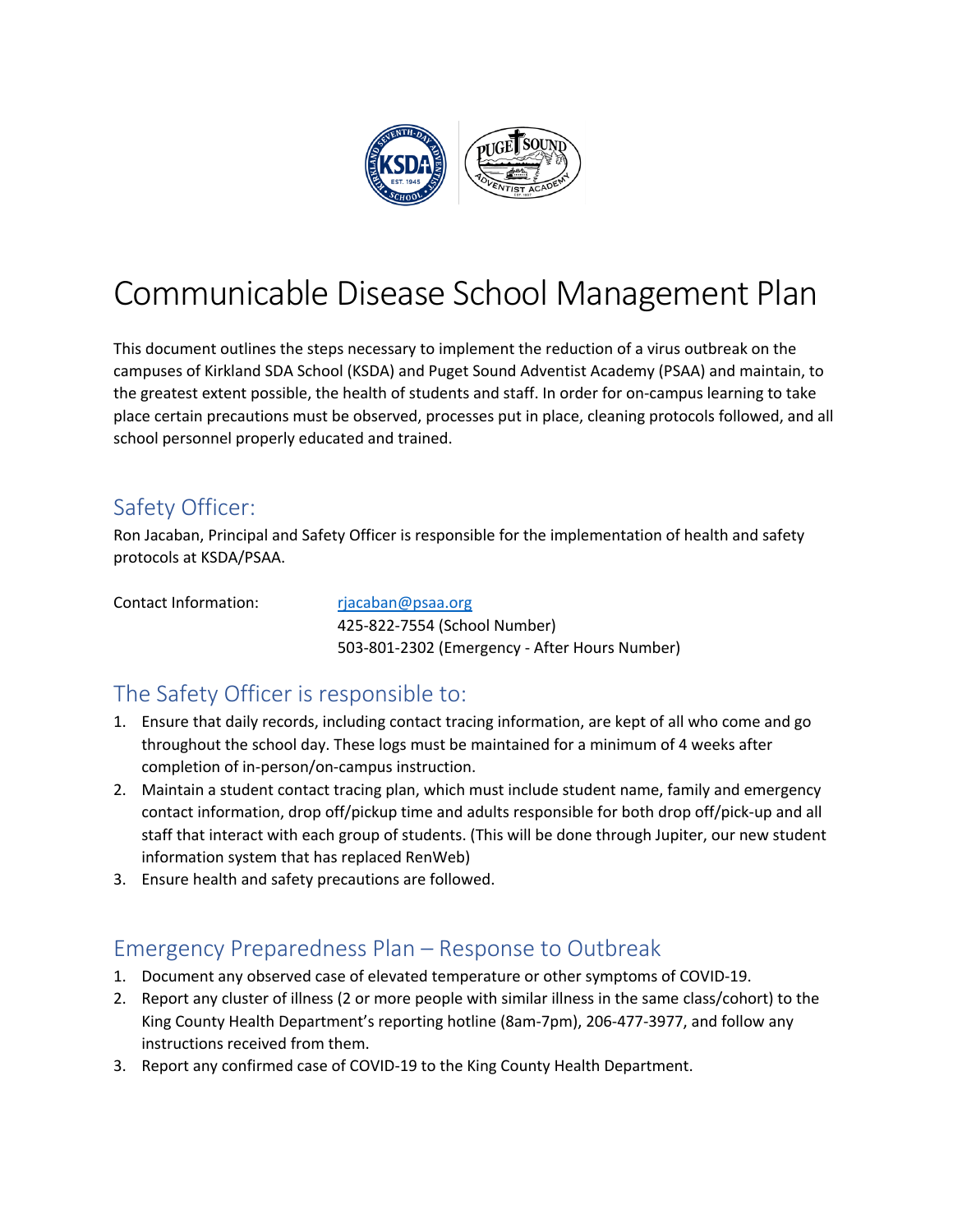- 4. Communicate (Remind app, email, phone) potential or confirmed COVID-19 cases to the school community and other stakeholders. As much as possible, the privacy of the individual will be protected.
- 5. If a positive case is confirmed, notify local superintendent, Craig Mattson, 269-313-0016.
- 6. Pending instructions from the King County Health Department:
	- Discourage extracurricular activities and gatherings of staff, students and their families, both **private** and public.
	- Modify, postpone, or cancel any large-group school activities.
- 7. Collaborate with the Health Department to determine the need for and/or length of an individual, class/cohort or whole-school closure.

### Staff & Teacher Preparation Prior to Resuming Instruction

- Follow state/local guidelines in communicating this plan to community and stakeholders.
- Post signs on how to stop the spread of COVID-19, properly wash hands, promote everyday protective measures, and wear a face covering as needed.
- Ensure that instructional spaces have sufficient space for physical distancing in accordance with state/local guidelines.
- Establish routines for effective sanitizing of all high-touch surface areas throughout the day (e.g. desks, doorknobs, light switches, toilets, faucets, etc).
- Each teacher will establish a plan to clean/supervise cleaning of classroom touchpoints between each class/cohort, along with a plan for teachers or other janitorial staff to conduct a daily wipe-down of all touchpoints with disinfectant.
- Staff will be instructed on:
	- o Proper use, removal, and washing of face masks/shields.
	- o Avoiding touching the face or face covering as much as possible.
	- o Washing or sanitizing hands every day upon entry to the school day.
	- o Washing hands frequently during the school day, especially before/after meals, equipment usage, and between classes or cohorts.

### Staff & Teacher Responsibilities Upon Resuming Instruction

- Provide "Coronavirus (COVID-19) Fact Sheet" to all adult guardians with children participating in on-campus instruction.
- Require families, staff, and visitors conduct a daily visual health screening before arrival, following state, county and CDC guidelines to monitor for symptoms.
	- o Symptoms of COVID-19 include cough, fever, chills, shortness of breath or difficulty breathing, muscle pain, headache, sore throat, new loss of taste or smell, diarrhea, nausea, vomiting, nasal congestion, and runny nose.
	- $\circ$  If a student or staff member has symptoms but no temperature, temperature should be checked every five hours.
	- o Students or staff members with fevers above 99.4F will be encouraged to return home.
	- o Students or staff members with a temperature above 100.4F and above will be required to return home.
	- o Visitors will be limited and those permitted on campus will not be allowed more than 15 minutes unless they are fulfilling an educational role.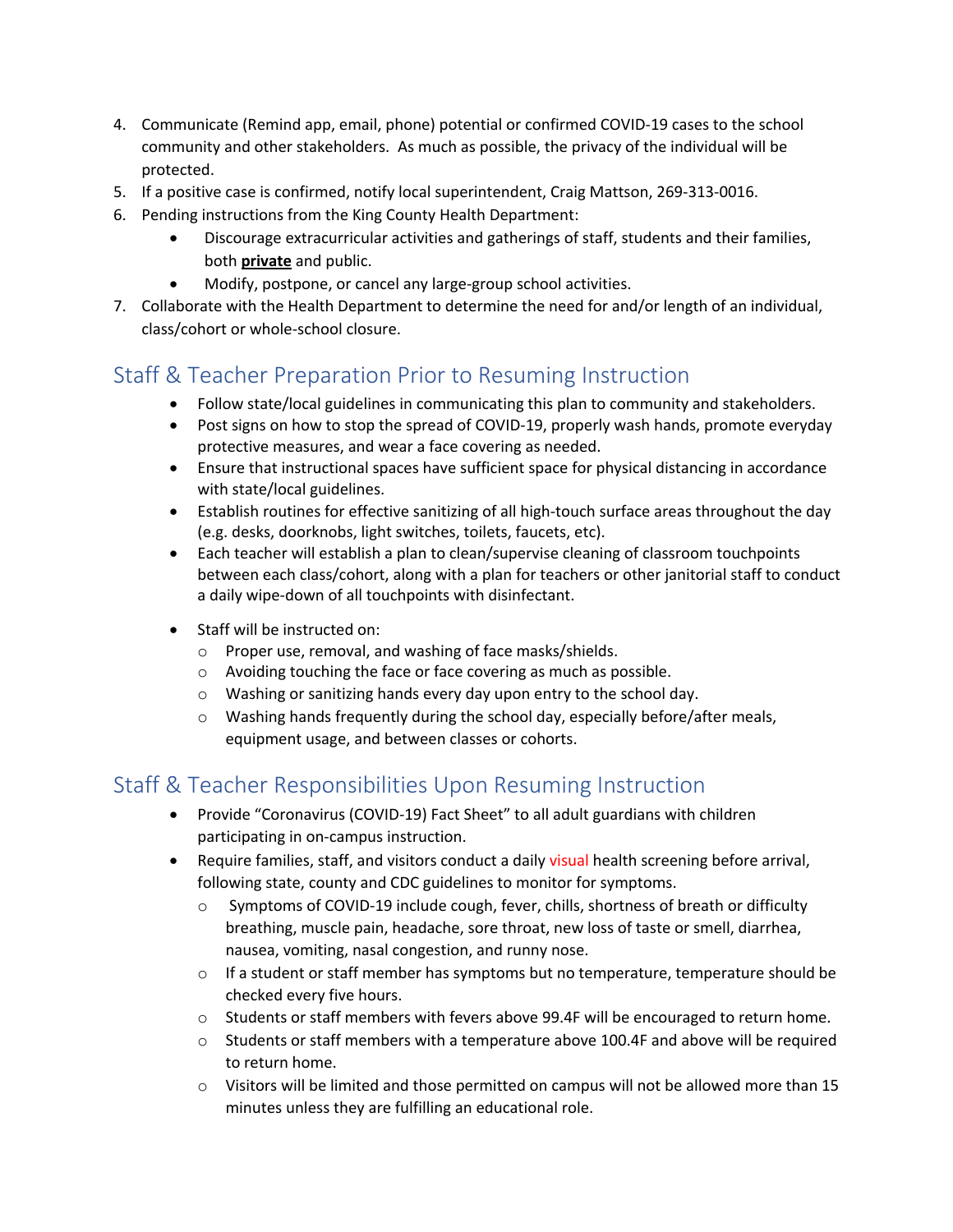- Teachers will maintain daily student attendance log.
- Front office will maintain a daily log of employees and visitors.
- Use of face coverings. Cloth face coverings are the most efficient way to reduce contamination spread. Face shields may be used when appropriate according to state guidelines. Reasons include: disability, respiratory conditions/trouble breathing, deaf/hard of hearing (use of mouth movements as communication), medical, legal, and behavioral health.
- Monitor student physical distancing (3 ft or greater) on all areas of campus to greatest extent possible.

### Joint School & Student Responsibilities

- Create and support conditions for students to be successful in practicing and learning new and not-so-intuitive guidelines and procedures.
- Maintain a developmental view of students while elevating and practicing heightened awareness of health and safety needs.
- When students falter in adhering to the new operating procedures, maintain a positive attitude, focusing on grace and patience instead of punishment. Never implement consequences that deny access to learning.
- Avoid touching faces or face masks as much as possible, and monitor closely the use of face coverings (face shield or mask) by children.
- Cover coughs and sneezes with a tissue or elbow. Tissues should then be immediately discarded and hands should be washed or sanitized.
- Avoid immediate contact acts such as shaking or holding hands, hugging, or other forms of touching.
- Encourage use of personal water bottles labeled with students' names, as all school drinking fountains will have been disabled except for touchless water bottle fill stations. Any faucet requiring physical touch should be disinfected after each use.
- Utilize handwashing facilities and teach/learn routines for effective handwashing of at least 20 seconds with soap and water.
	- o Wash hands every day upon entry to the school building.
	- o Wash or sanitize hands before eating, preparing or serving food, and after bathroom use, before/after meals, after elective classes, before/after outdoor activities or following each class/cohort.
	- o Encourage the use of memory devices, like the chorus to the school song, to teach/promote effective hand-washing practices.
- In assessing work, limit paper exchange as much as possible by providing immediate verbal feedback and response instead.
- Limit sharing of school supplies, books, electronic devices, etc. unless properly washed/sanitized between uses or adequate time is given between uses (72 hours or more).

### Cleaning Procedures

KSDA/PSAA classrooms will be deep cleaned daily and surfaces (doors, desks, tables, sinks, etc) throughout the day according to the following CDC-aligned protocols to minimize the risk of exposure to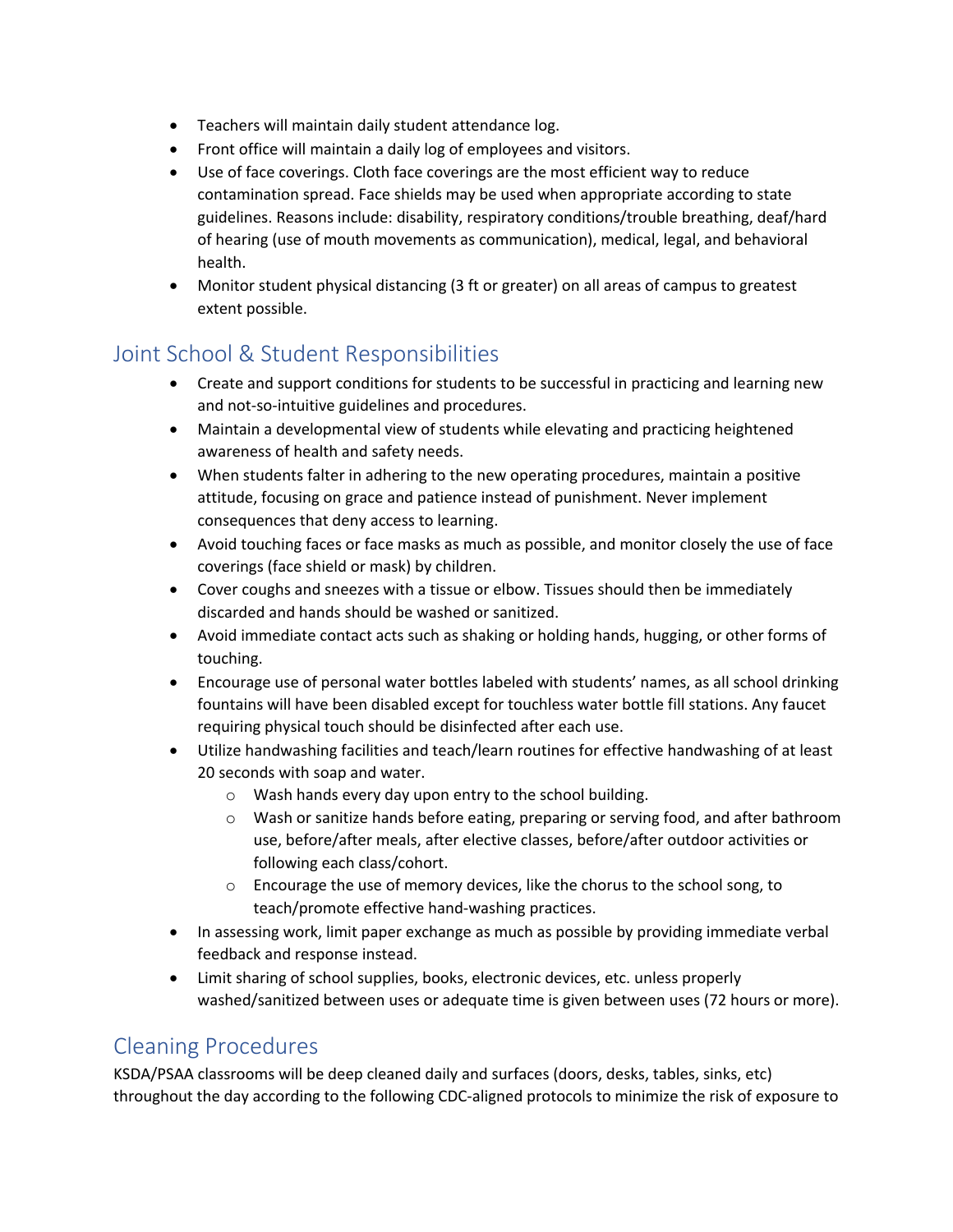COVID-19. Cleaning frequency will be increased for frequently touched surfaces or areas used by more than one cohort.

#### **Step 1: Clean**

- Wear disposable gloves to clean and disinfect.
	- $\circ$  Additional personal protective equipment (PPE) may be required based on the cleaning/disinfectant products used and whether there is a risk of splash.
- Clean surfaces daily using soap and water, then use disinfectant. Some products may accomplish the cleaning and disinfecting process in one step.
- More frequent cleaning and disinfecting may be required based on level of use. High touch surfaces include, but not limited to: Tables, doorknobs, light switches, handles, learning areas, phones, keyboards, toilets, faucets, sinks, etc.
- *Note: Some surfaces may only need to be cleaned with soap and water. For example, surfaces and objects that are not frequently touched should be cleaned and do not require additional disinfecting. Additionally, disinfectants should typically not be applied on items used by children, especially any items that children might put in their mouths. Check the label of all products to verify their safe use around children.*

#### **Step 2: Disinfect**

- Recommend use of EPA-registered household disinfectant.
- Follow the instructions on the label to ensure safe and effective use of the product. Many products recommend:
	- o Keeping surface wet for a period of time (consult product label).
	- o Follow precautions such as wearing gloves and making sure you have good ventilation during use of the product.
- Diluted household bleach solutions may also be used if appropriate for the surface.
	- $\circ$  Check the label to see if your bleach is intended for disinfection, and ensure the product is not past its expiration date. Some bleaches, such as those designed for safe use on colored clothing or for whitening may not be suitable for disinfection.
	- o Unexpired household bleach will be effective against coronaviruses when properly diluted.

Follow manufacturer's instructions for application and proper ventilation. Never mix household bleach with ammonia or any other cleanser. Leave solution on the surface for at least 1 minute.

- To make a bleach solution, mix:
	- o 5 tablespoons (1/3rd cup) bleach per gallon of water OR
	- o 4 teaspoons bleach per quart of water
- Bleach solutions will be effective for disinfection up to 24 hours.
- Alcohol solutions with at least 60% alcohol may also be used.

#### **Safety, Cleaning, and Disinfecting Supplies**

- Principal will ensure that employees are provided with masks and gloves to accomplish periodic cleaning and disinfecting activities.
- Principal will ensure that soap, hand sanitizer, tissues, paper towels and no-touch trash cans are readily available for student and staff use.
- Principal will ensure that cleaning and disinfecting supplies are readily available to accomplish periodic cleaning and disinfecting activities.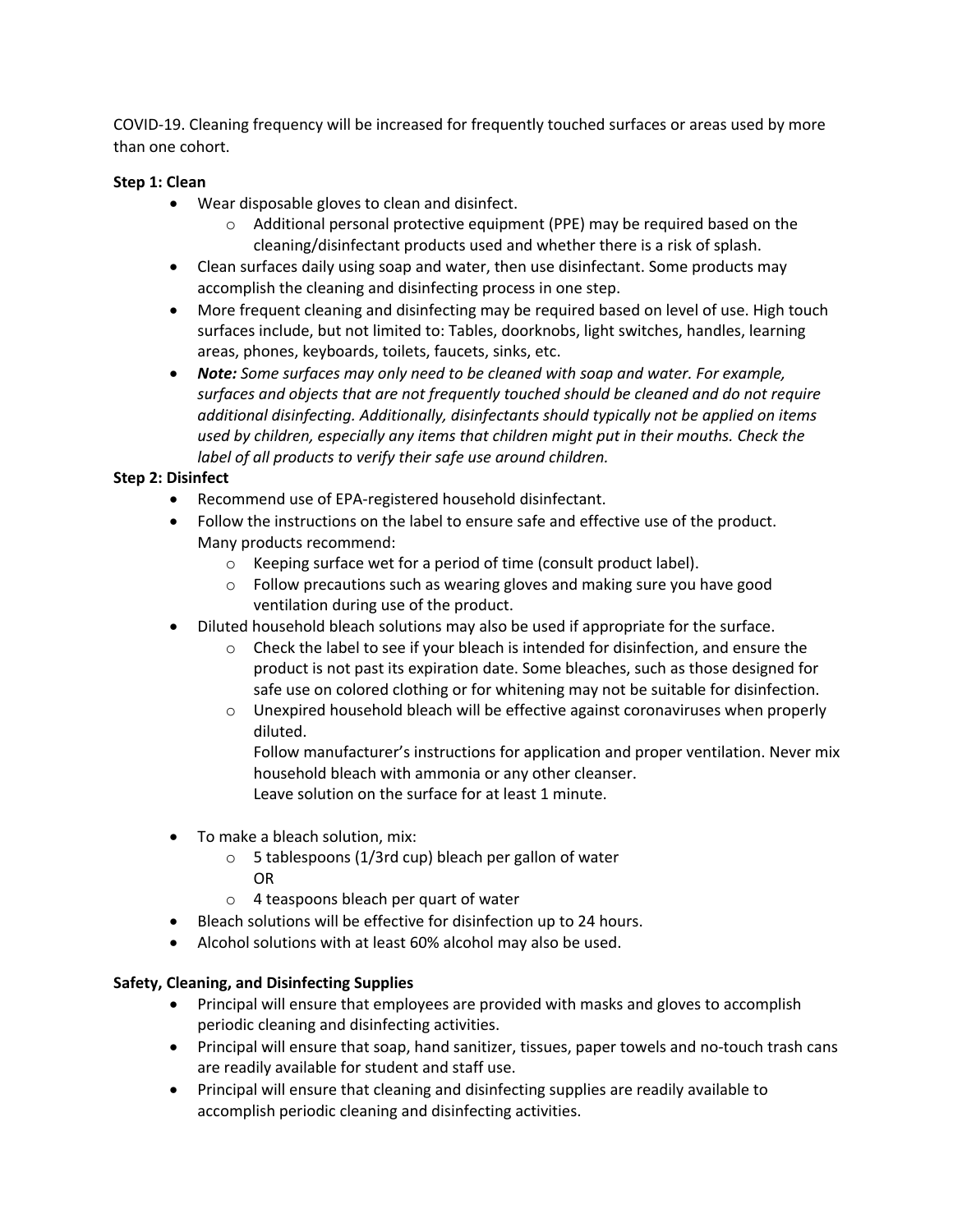#### **Soft Surfaces**

- Remove any items that are difficult to clean, such as non-essential furniture, toys, etc. that are difficult to sanitize.
- For soft surfaces such as carpeted floor and rugs:
	- $\circ$  Clean using soap and water or with cleaners appropriate for use on these surfaces.
	- o Launder items (if possible) according to the manufacturer's instructions. Use the warmest appropriate water setting and dry items completely. OR
	- o Disinfect with an EPA-registered disinfectant.
- Vacuum as usual.

#### **Technology/Electronics**

- For electronics, such as tablets, touch screens, and keyboards follow manufacturer's instruction for cleaning and disinfecting.
- If no guidance, use alcohol-based wipes or sprays containing at least 60% alcohol.
- The computer lab will be deep cleaned daily using UV lighting.

#### **Outdoor Areas and PE Equipment**

- Outdoor areas generally require normal routine cleaning, but do not require disinfection.
- Designate shared equipment solely for use of one class/cohort at a time. Clean all equipment between use by different classes/cohorts.
- High touch surfaces made of plastic or metal, such as grab bars and railings, should be cleaned routinely.
- Items that are shared such as bats, balls, hoola hoops or any other game-specific equipment or implement are to be sanitized between classes/cohorts.
- Students should wash or sanitize their hands after use of shared items.
- Sidewalks and roads should not be disinfected.

#### **Common-Use Areas**

- Hand sanitizer stations must be located at each entry point. Hand sanitizer should be at least 60% alcohol.
- Principal will disable or block all drinking fountains. Water and bottle refilling stations on drinking fountains may still be used as long as the drinking fountain mouthpiece is rendered inoperable.
- Gym, Cafeteria, and other facilities should be closed to the general public during any communicable disease outbreaks in King County or as advised by the County or State Health Department.

#### **STEAM/Art Supplies**

• The Principal, in collaboration with teachers, will ensure adequate supplies to minimize sharing of high touch materials to the extent possible (art supplies, lab equipment, etc.) or limit use of supplies and equipment by one group of children at a time and clean and disinfect between use.

### Student Pick-up/Drop-off

- Develop a plan for student pick-up and drop-off that limits direct contact between parents and staff members.
- Supervise front drop off area to ensure students are adhering to distancing guidelines.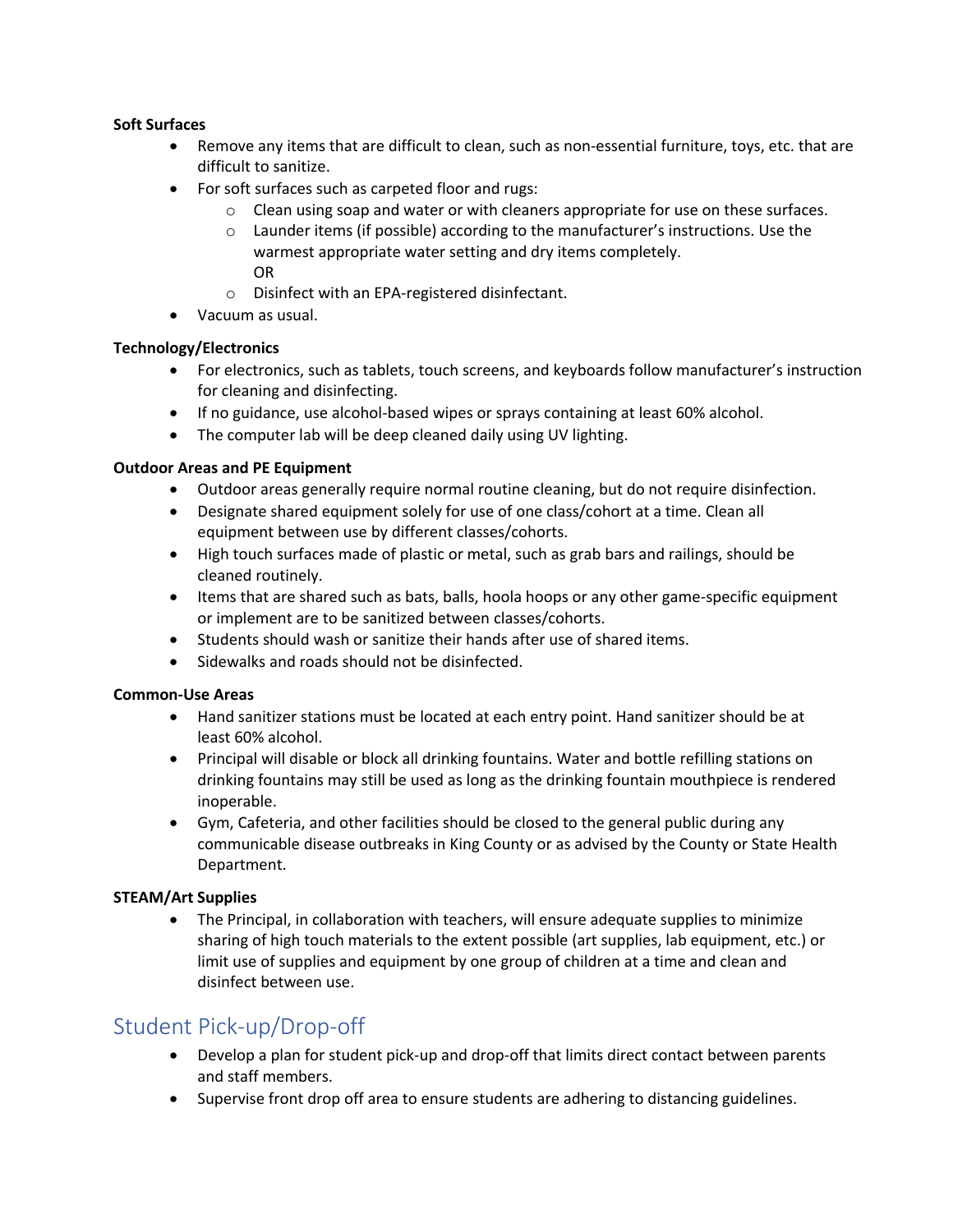- Upon arrival, staff members will conduct a health screening of all students prior to their entering the school building or, after school has begun, in the front reception area.
- Before drop off parents will be required to screen their students daily and attest they are free from a fever or other communicable disease symptoms.
- Logs of health screening will be kept for a minimum of 4 weeks.

### Maintaining Health & Safety during Student Transitions

- For the health and safety of those in the school, visitors to the building and classrooms shall be limited to those with essential business, scheduled with the front office in advance of the date of the visit.
- Develop and implement plans, specific to KSDA/PSAA, for pick-up and drop-off, passing periods, transitions to lunch, recess, and PE, etc.
- Areas are to be sanitized between arrival and dismissal of different classes or cohorts.
- Classroom transitions will be limited to the greatest extent possible.
- Floors will be marked for 3ft distancing for students to use when waiting in line.
- Times for breaks, PE, gym use, and other common areas are to be staggered with other classes/cohorts to reduce time in line and minimize mixing of classes/cohorts.
- Where possible classes/cohorts should be assigned specific restrooms.
- Establish an exit path from the classroom to the restroom or other waiting areas that maintains 3ft distancing.
- Schedule regular restroom breaks coordinated throughout the school to avoid different classes/cohorts from mixing.
- Encourage students to wash or sanitize hands when transitioning between activities, before and after every snack and meal; after coming inside; after sneezing, blowing the nose, or coughing.
- Meals will not be served in the cafeteria until clearance is received from the health department. Students will be required to bring their own lunch that does not require a microwave or other shared warming or cold storage equipment. Lunch will take place in the homeroom classroom.
- Sharing of food or utensils is prohibited.
- Clean and sanitize all desks or tables after lunch breaks.

#### **Subject Transitions**

- For each distinct cohort, ensure that only the necessary students, teacher and/or teacher's aide move between classrooms for instruction.
- Ensure that the students, teacher and/or teacher's aide sanitize their hands when moving between classrooms.

### Essential Visitor Responsibilities

- Undergo health screening for symptoms upon every entry into school.
- Maintain appropriate physical distancing.
- Wash or sanitize hands upon entry and exit.
- Wear face covering.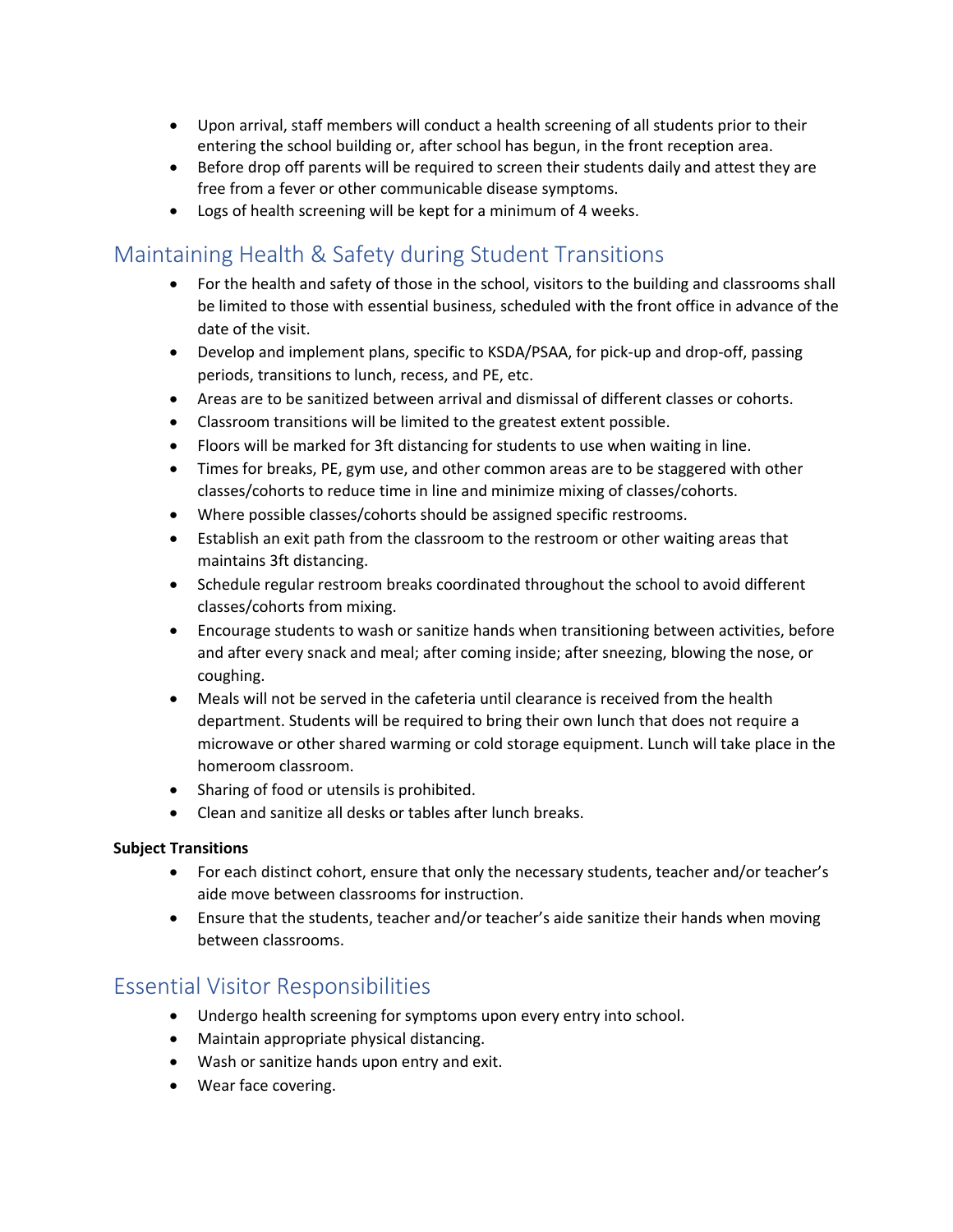### Staff Member, Student, or Essential Visitor Illness

- Communicate with families on protocol for self-reporting symptoms of students.
- Students and staff must remain at home when sick or if they have recently had an illness with a fever or a cough.
- Before students and staff who have been ill return to school, they must wait at least 10 days after illness onset and/or 24 hours after fever is gone (with a COVID-19 negative test), without use of fever reducing medicine, and other COVID-19 symptoms (fever/chills/sweating, cough, unusual fatigue and body ache, shortness of breath, loss of taste/smell, sore throat/runny nose not allergy related, purple toes, and/or diarrhea) are resolving.
- Students who miss school due to illness/quarantine will have distance learning (provided the student is physically able) until they are able to rejoin their class. Additional time for due dates may also be appropriate.
- If an individual has symptoms consistent with COVID-19, you must have a health care provider's note allowing the student/staff to return to school or an approved COVID-19 negative test.
- Unvaccinated Individuals who have been exposed to a confirmed or presumptive case of COVID-19 must remain at home and quarantine for 14 days after their last date of exposure before returning to work or school and must be without symptoms.
- Vaccinated students and staff who are exposed to a confirmed or presumptive case of COVID-19 do not need to quarantine, but should be tested 3-5 days after exposure.
- Students, staff or other visitors who have a family member or resident in their home that has signs of COVID-19 will not be allowed on campus until that individual is symptom free for at least 72 hours. Students under quarantine will transition to distance learning.
- Quarantine can end after 7 full days beginning after the last close contact if no symptoms have developed and after receiving an approved, negative COVID-19 test result. The test should occur no sooner than 48 hours (2 days) before ending quarantine. Continue monitoring for symptoms until day 14.
- Establish a procedure for removing students, staff, or visitors from contact with the rest of the school population and sending them home when they come to the school sick or become sick at school.
- Follow the steps in the "Emergency Preparedness Plan" if it has been confirmed that a student or staff member has become infected.

All above protocols are subject to change based on new guidelines that may be issued by the Washington Conference Office of Education, the State of Washington and local health departments. Adjustments will be made to operations accordingly as changes occur.

Presently, field trips, most large-group extra-curricular activities, and other non-essential events are either not permitted or restricted. Please review *State and County guidelines*, and consult your superintendent as part of your planning of such events.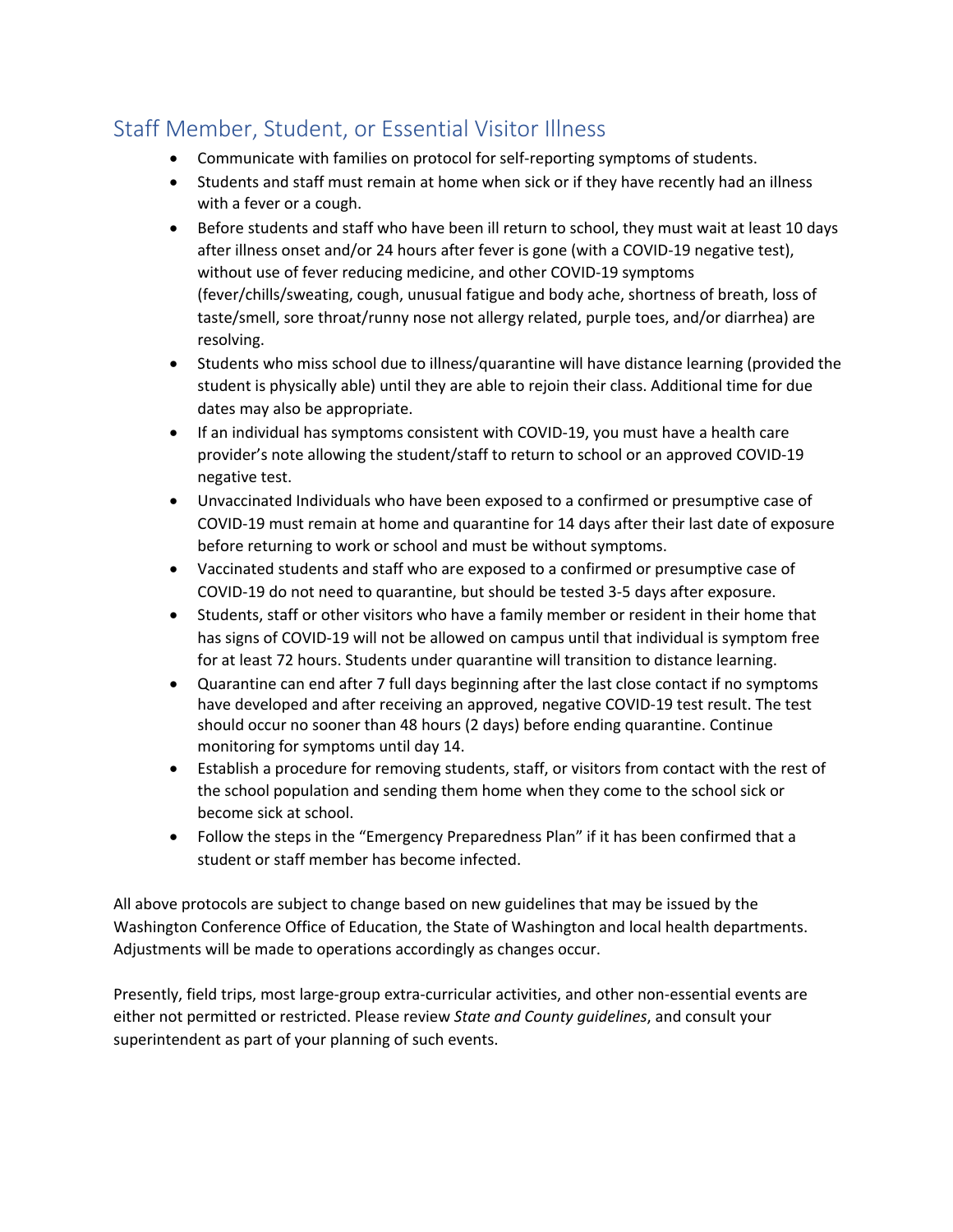### Primary Sources

• https://www.doh.wa.gov/Portals/1/Documents/1600/coronavirus/820-105-K12Schools2021- 2022.pdf